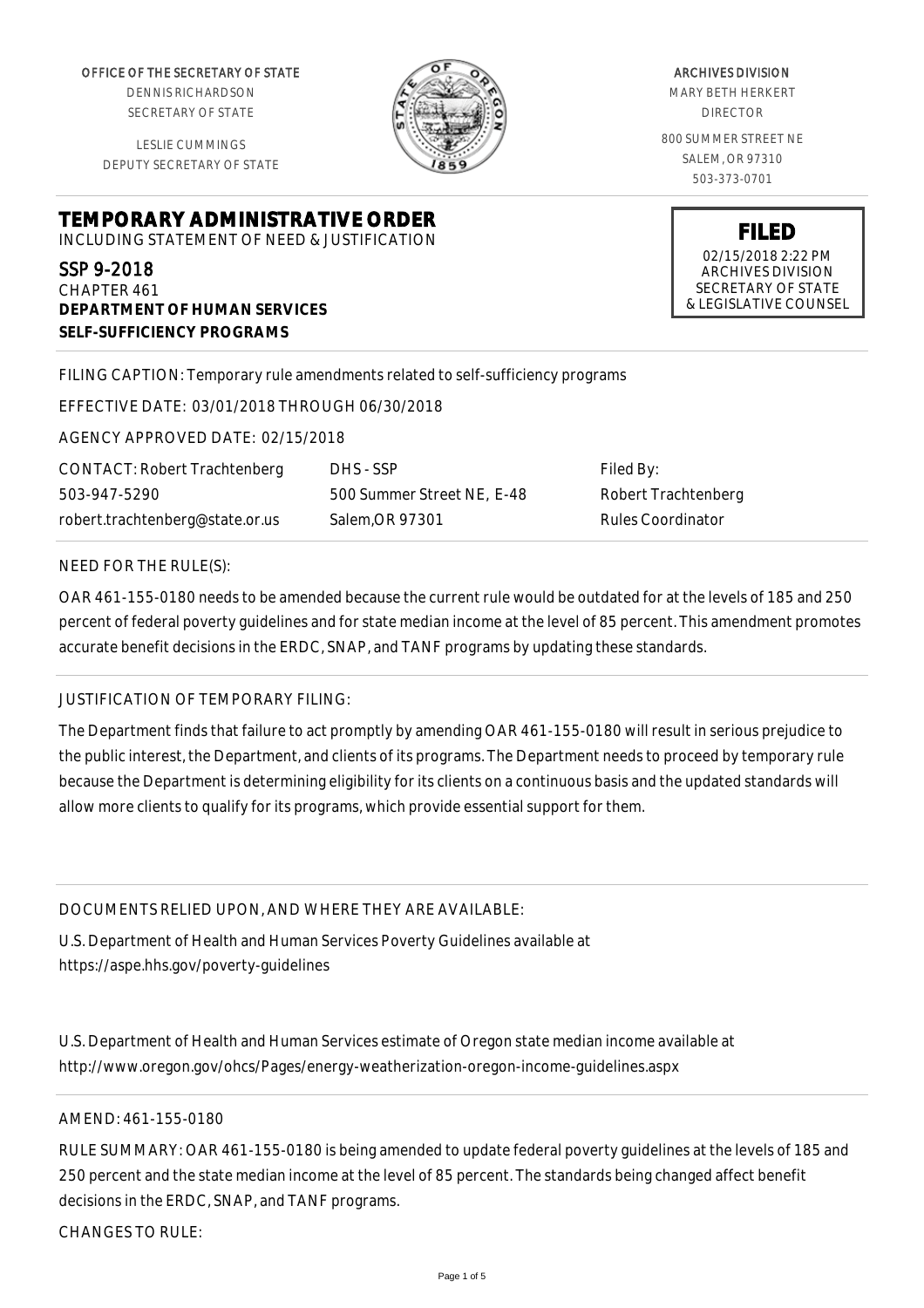461-155-0180 Income Standards; Not OSIP, OSIPM, QMB ¶

(1) A Department program may cite this rule if the program uses a monthly income standard based on the federal poverty level or state median income. The standards in this rule are effective as of OctoberMarch 1, 20178, except as provided otherwise.¶

(2) A monthly income standard set at 100 percent of the 2017 federal poverty level is set at the following amounts: [see attached table]¶

(3) A monthly income standard set at 130 percent of the 2017 federal poverty level is set at the following amounts: [see attached table]¶

(4) Effective March 1, 20178, a monthly income standard set at 185 percent of the 20178 federal poverty level is set at the following amounts: [see attached table]¶

(5) A monthly income standard set at 200 percent of the 2017 federal poverty level is set at the following amounts: [see attached table]¶

(6) A monthly income standard set at 250 percent of the 20178 federal poverty level is set at the following amounts: [see attached table]¶

(7) A monthly income standard set at 350 percent of the 2016 federal poverty level is set at the following amounts: [see attached table]¶

(8) A monthly income standard set at 85 percent of the 20178 state median income is set at the following amounts: [see attached table]

Statutory/Other Authority: 409.050, 411.060, 411.070, 411.816, 412.014, 412.049, ORS 329A.500, 411.404 Statutes/Other Implemented: 411.060, 411.070, 411.816, 412.014, 412.049, 409.010, ORS 329A.500, 411.404

RULE ATTACHMENTS DO NOT SHOW CHANGES. PLEASE CONTACT AGENCY REGARDING CHANGES.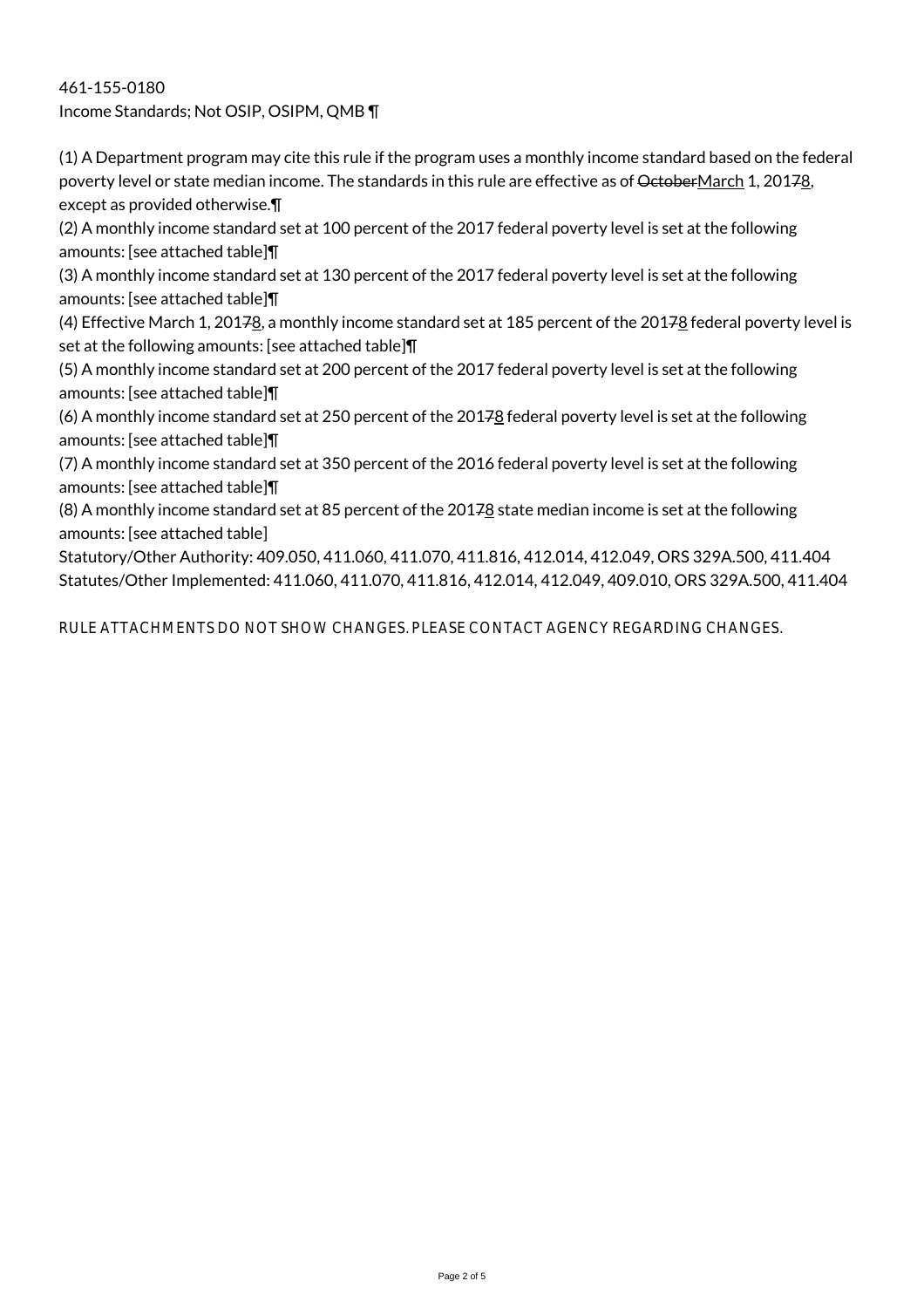# 461-155-0180 Temporary Eff. 3-1-18 Income Standards; Not OSIP, OSIPM, QMB

- (1) A Department program may cite this rule if the program uses a monthly income standard based on the federal poverty level or state median income. The standards in this rule are effective as of March 1, 2018, except as provided otherwise.
- (2) A monthly income standard set at 100 percent of the 2017 federal poverty level is set at the following amounts:

| Size of Group | Standard    |
|---------------|-------------|
| 1             | \$<br>1,005 |
| 2             | 1,354       |
| 3             | 1,702       |
| 4             | 2,050       |
| 5             | 2,399       |
| 6             | 2,747       |
| 7             | 3,095       |
| 8             | 3,444       |
| 9             | 3,792       |
| 10            | 4,140       |
| $+1$          | $+349$      |

(3) A monthly income standard set at 130 percent of the 2017 federal poverty level is set at the following amounts:

| Size of Group | Standard |
|---------------|----------|
|               | \$1,307  |
| 2             | 1,760    |
| 3             | 2,213    |
| 4             | 2,665    |
| 5             | 3,118    |
| 6             | 3,571    |
| 7             | 4,024    |
| 8             | 4,477    |
| 9             | 4,930    |
| 10            | 5,382    |
| $+1$          | 453      |

(4) Effective March 1, 2018, a monthly income standard set at 185 percent of the 2018 federal poverty level is set at the following amounts:

| Size of Group | Standard |
|---------------|----------|
|               | \$1,872  |
|               | 2,538    |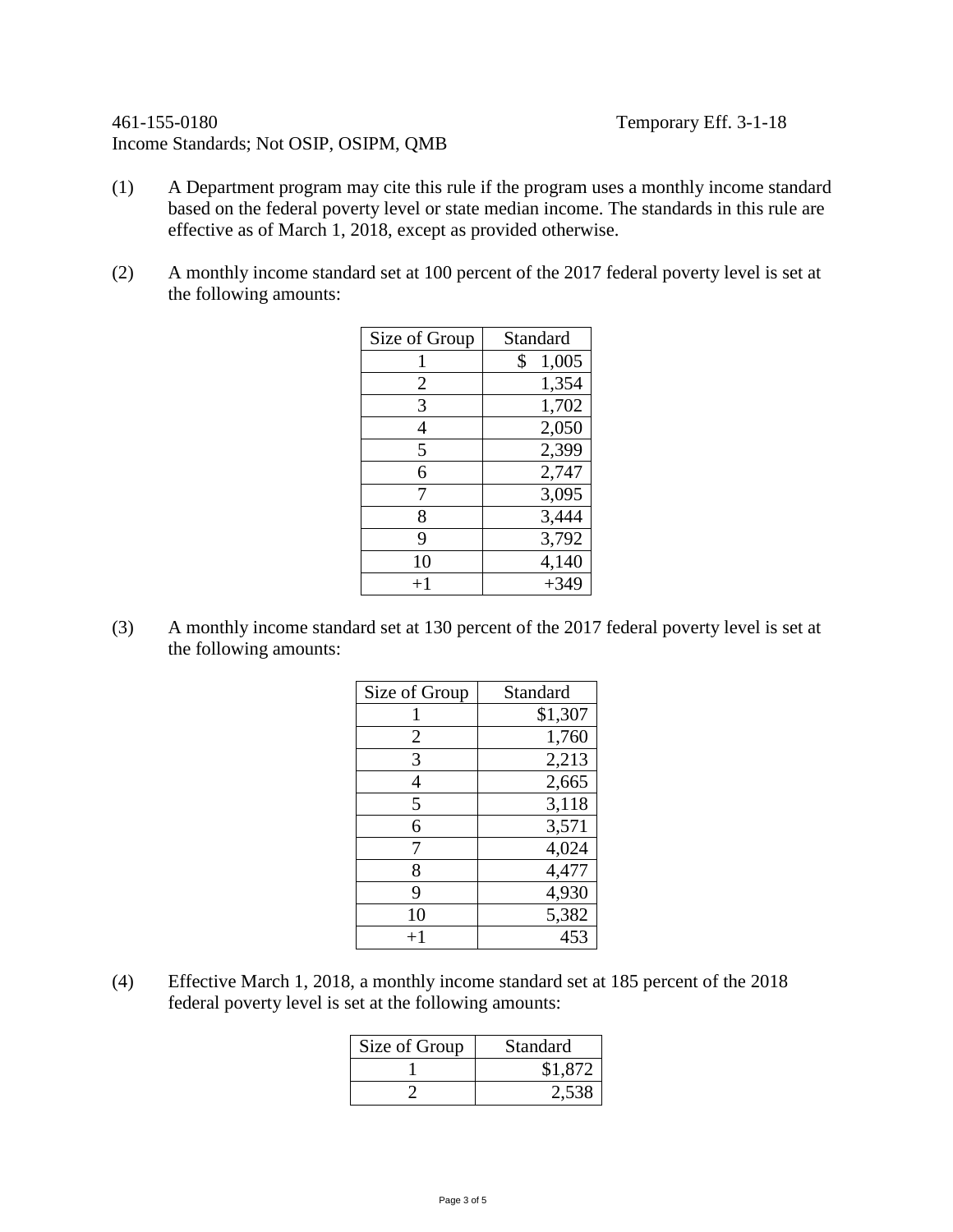| 3,204  |
|--------|
| 3,870  |
| 4,536  |
| 5,202  |
| 5,868  |
| 6,534  |
| 7,200  |
| 7,866  |
| $+666$ |
|        |

(5) A monthly income standard set at 200 percent of the 2017 federal poverty level is set at the following amounts:

| Size of Group | Standard |
|---------------|----------|
|               | \$2,010  |
| 2             | 2,707    |
| 3             | 3,403    |
|               | 4,100    |
| 5             | 4,797    |
| 6             | 5,493    |
|               | 6,190    |
| 8             | 6,887    |
|               | $+697$   |

(6) A monthly income standard set at 250 percent of the 2018 federal poverty level is set at the following amounts:

| Size of Group | Standard |
|---------------|----------|
| 2             | \$3,430  |
| 3             | 4,330    |
| 4             | 5,230    |
| 5             | 6,130    |
| 6             | 7,030    |
|               | 7,930    |
|               | 8,830    |

(7) A monthly income standard set at 350 percent of the 2016 federal poverty level is set at the following amounts:

| Size of Group | Standard |
|---------------|----------|
|               | \$3,465  |
|               | 4,673    |
|               | 5,880    |
|               | 7,088    |
|               | 295      |